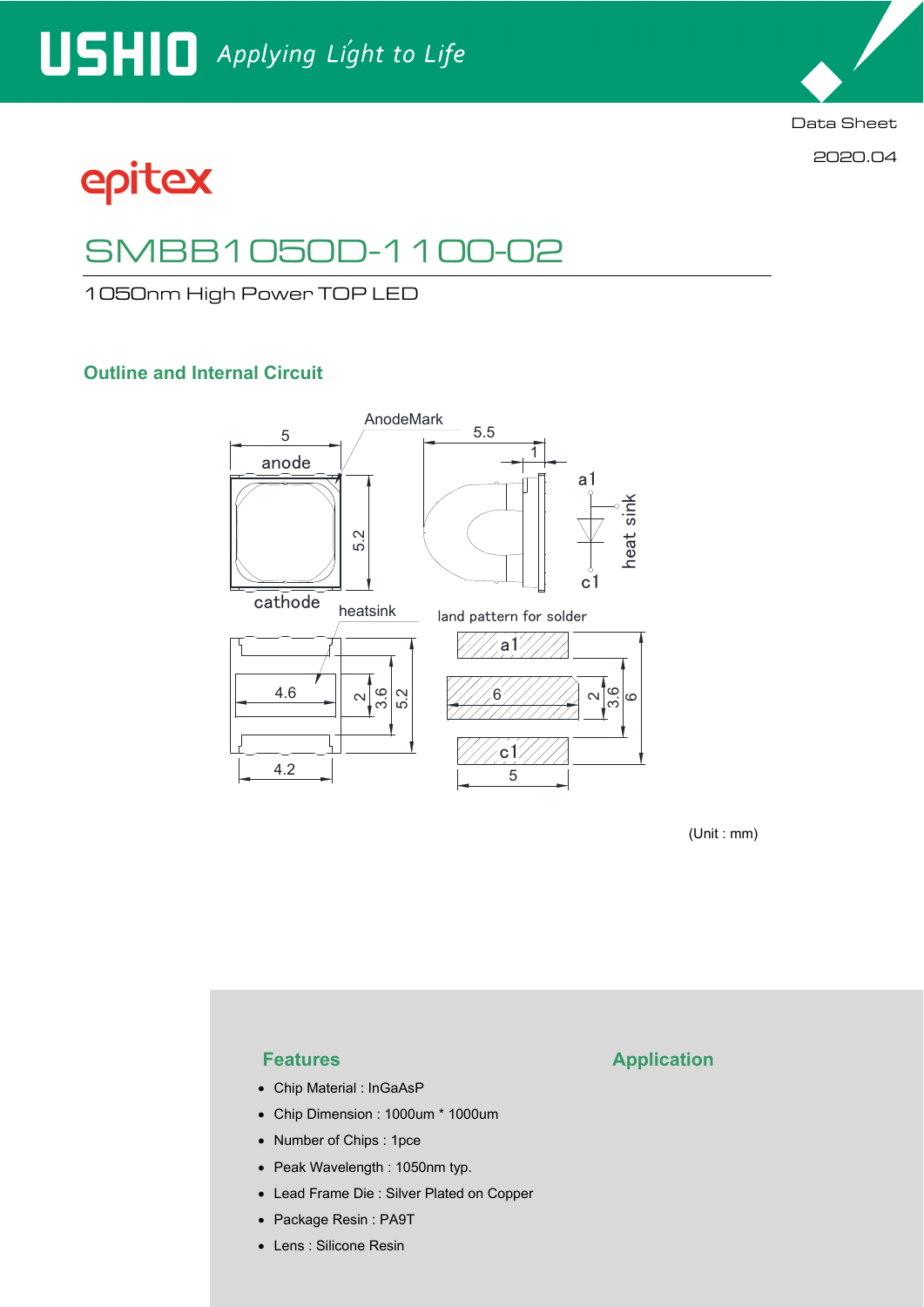## **Absolute Maximum Ratings (Tc=25°C)**

| <b>Item</b>                  | <b>Symbol</b> | <b>Ratings</b> | <b>Unit</b> |
|------------------------------|---------------|----------------|-------------|
| Power Dissipation            | <b>PD</b>     | (2200)         | mW          |
| <b>Forward Current</b>       | IF            | 1000           | mA          |
| <b>Pulse Forward Current</b> | <b>IFP</b>    | (2000)         | mA          |
| Reverse Voltage              | VR.           | 5              | V           |
| <b>Thermal Resistance</b>    | Rthja         | 10             | K/W         |
| Junction Temperature         | Tj            | 120            | $^{\circ}C$ |
| <b>Operating Temperature</b> | Topr          | $-40 - +85$    | $^{\circ}C$ |
| Storage Temperature          | Tstg          | $-40 - +100$   | $^{\circ}C$ |
| <b>Soldering Temperature</b> | <b>TSOL</b>   | 250            | $^{\circ}C$ |

‡Pulse Forward Current condition : Duty 1% and Pulse Width=10us.

‡Soldering condition : Soldering condition must be completed with 5 seconds at 250°C.

### **Optical and Electrical Characteristics (Tc=25°C)**

(\*: 100% testing, \*\*: reference value)

| <b>Parameter</b>            | <b>Symbol</b> | <b>Min</b> | <b>Typ</b> | <b>Max</b> | <b>Unit</b> | <b>Test Condition</b> |
|-----------------------------|---------------|------------|------------|------------|-------------|-----------------------|
| Forward Voltage             | VF            |            | 1.8        | (2.2)      | $\vee$      | $IF=1A*$              |
|                             | <b>VFP</b>    |            | 2.2        |            |             | $IFP = 2A**$          |
| <b>Reverse Current</b>      | IR.           |            |            | 10         | uA          | $VR=5V*$              |
| <b>Total Radiated Power</b> | PO            | 100        | 150        |            | mW          | $IF=1A*$              |
|                             |               |            | 220        |            |             | $IFP = 2A**$          |
| Radiant Intensity           | IE            |            | 560        |            | mW/sr       | $IF=1A***$            |
|                             |               |            | 820        |            |             | $IFP = 2A**$          |
| Peak Wavelength             | $\lambda p$   | 1000       |            | 1100       | nm          | $IF=1A*$              |
| Half Width                  | Δλ            |            | 50         |            | nm          | $IF=1A**$             |
| Viewing Half Angle          | $\theta$ 1/2  |            | ±9         |            | deg.        | IF=100mA**            |
| Rise Time                   | tr            |            | 90         |            | ns          | $IF=1A**$             |
| Fall Time                   | tf            |            | 30         |            | ns          | $IF=1A**$             |

‡Radiated Power is measured by G8370-85.

‡Radiant Intensity is measured by ANDO Optical Multi Meter AQ2140 & AQ2743.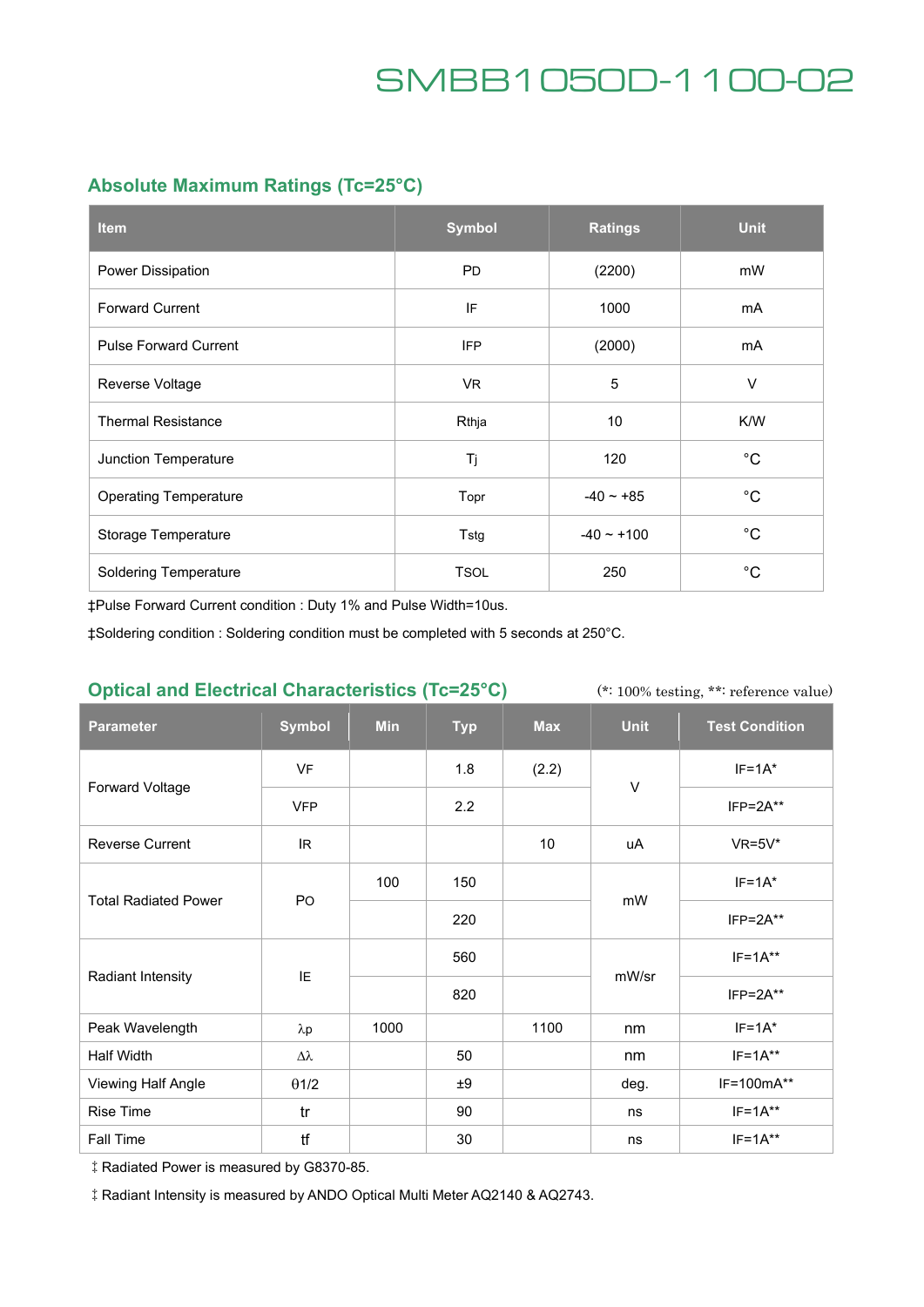### **Typical Characteristic Curves**



## **Forward Current - Forward Voltage**





**Allowable Forward Current - Ambient Temperature**

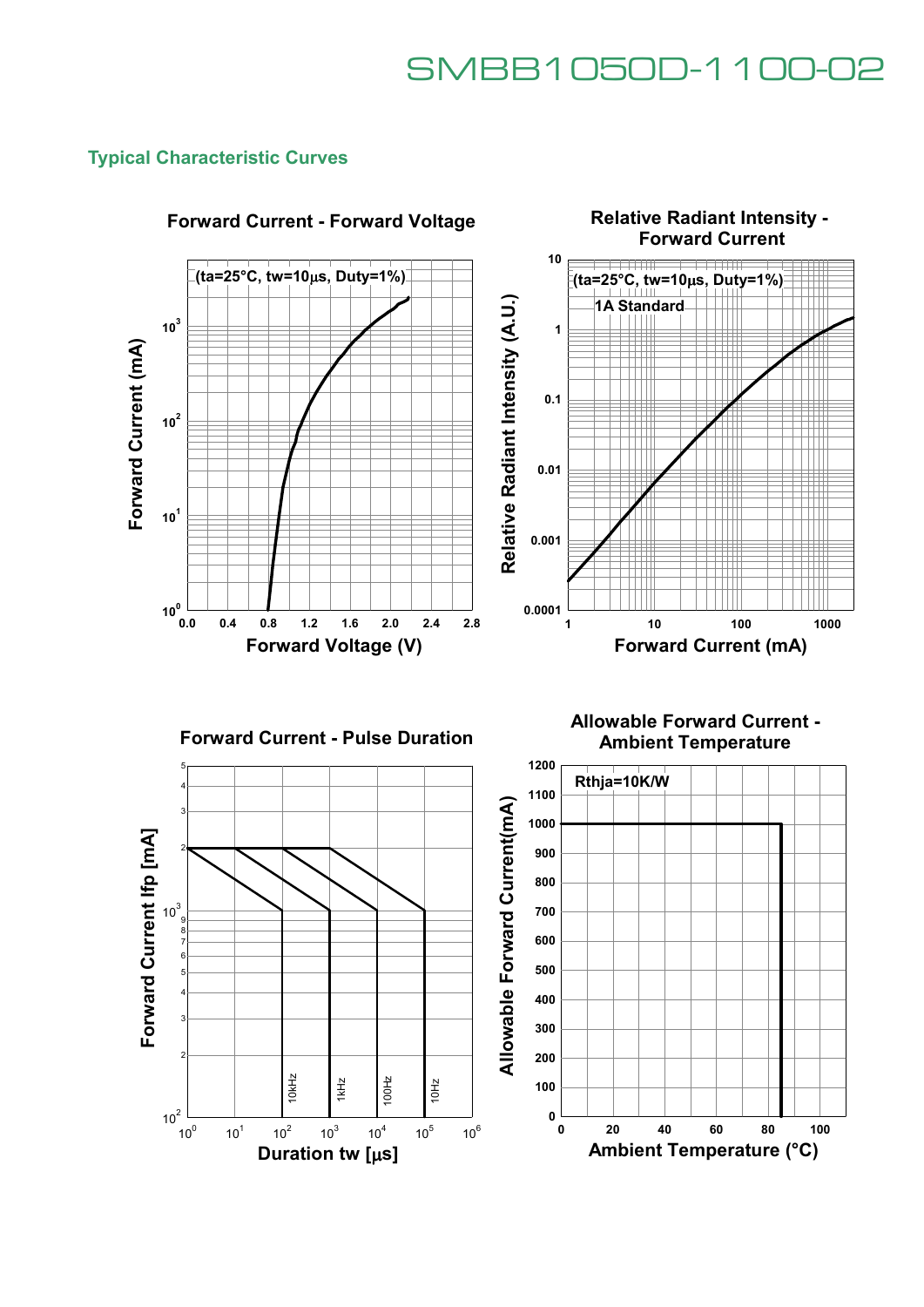

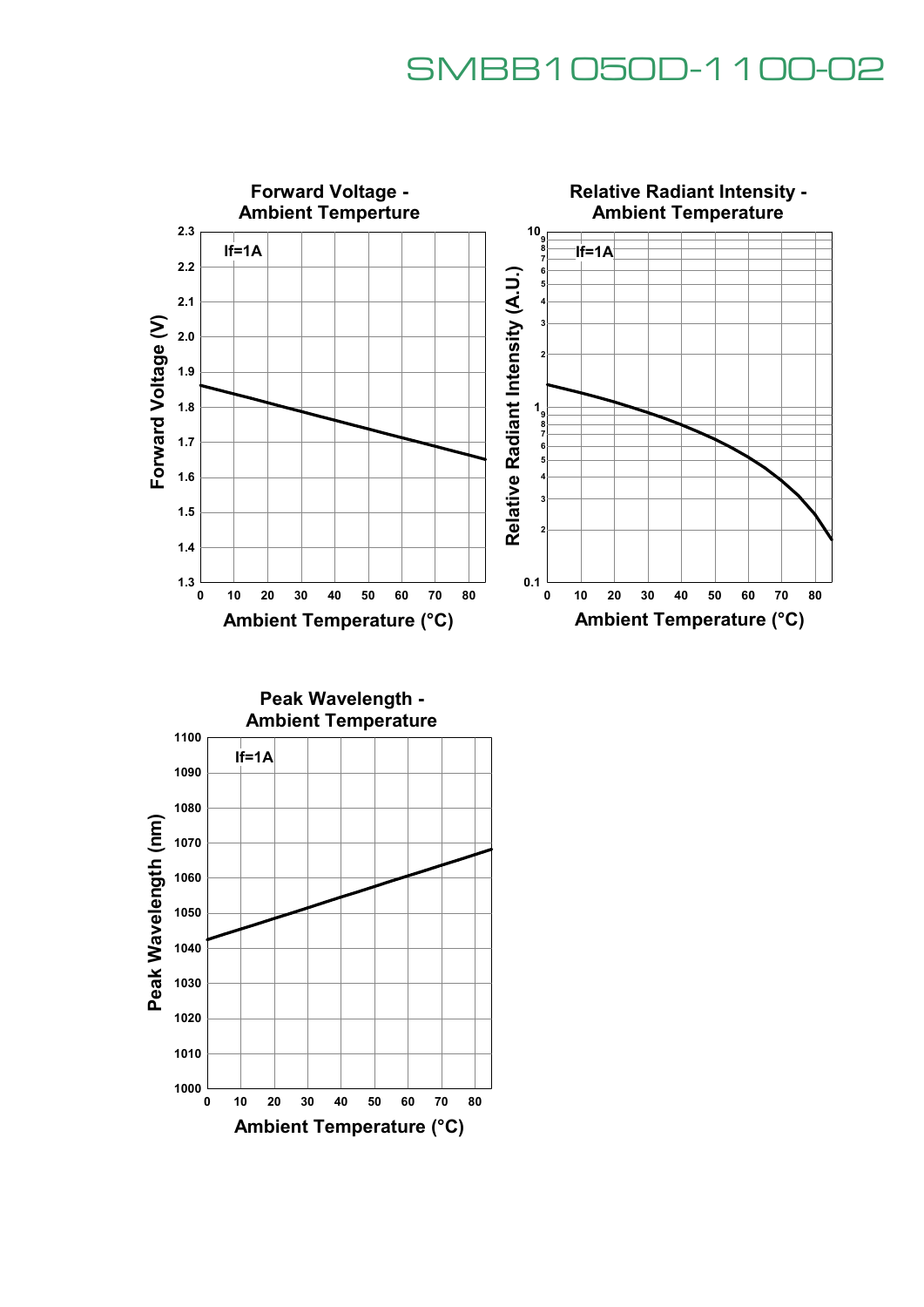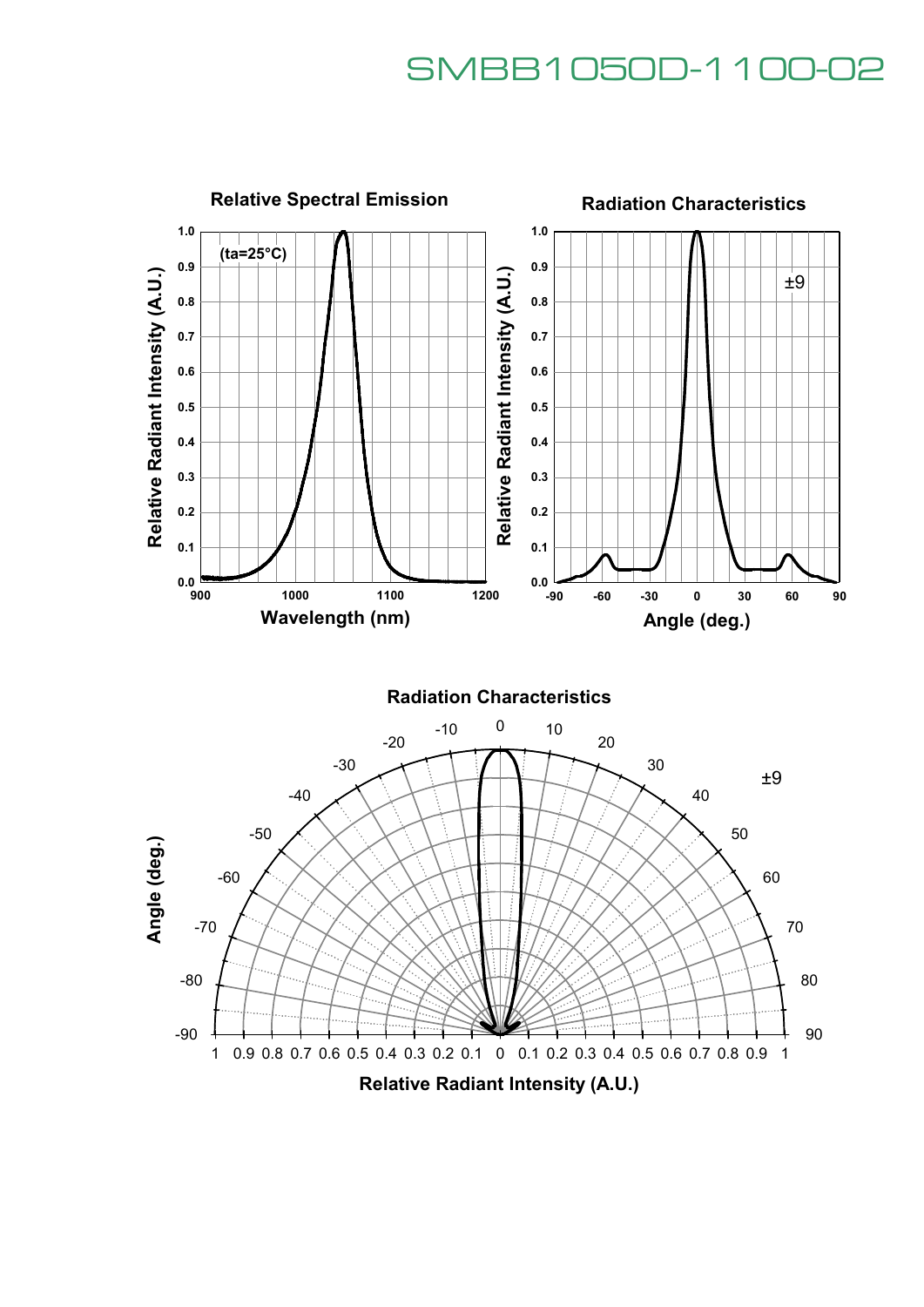## **Taping and Reel**



(Unit : mm)

Reel Size: 1000pcs

The tape packing method complies JIS C 0806-3.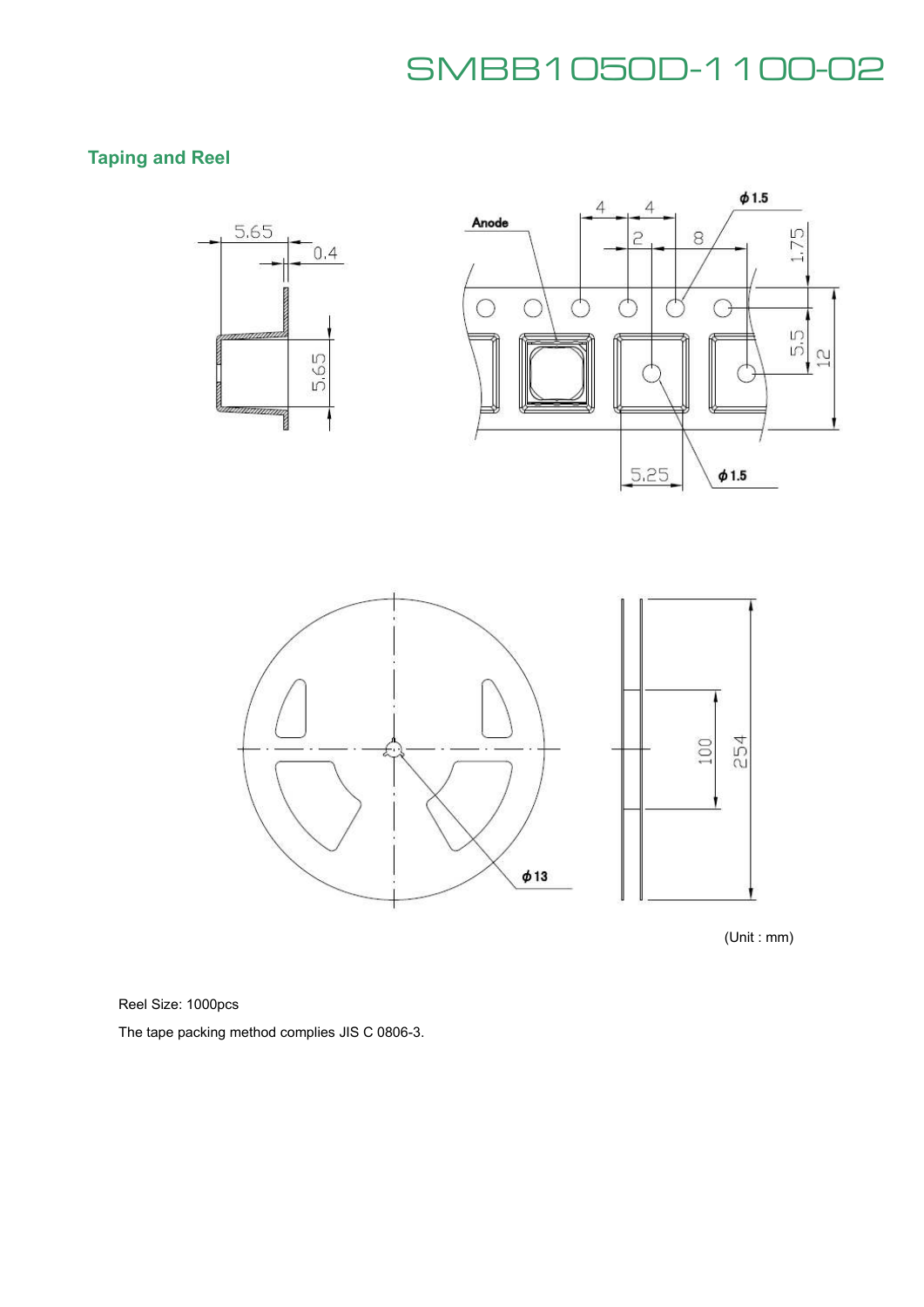## **Recommended Reflow Soldering Profile**

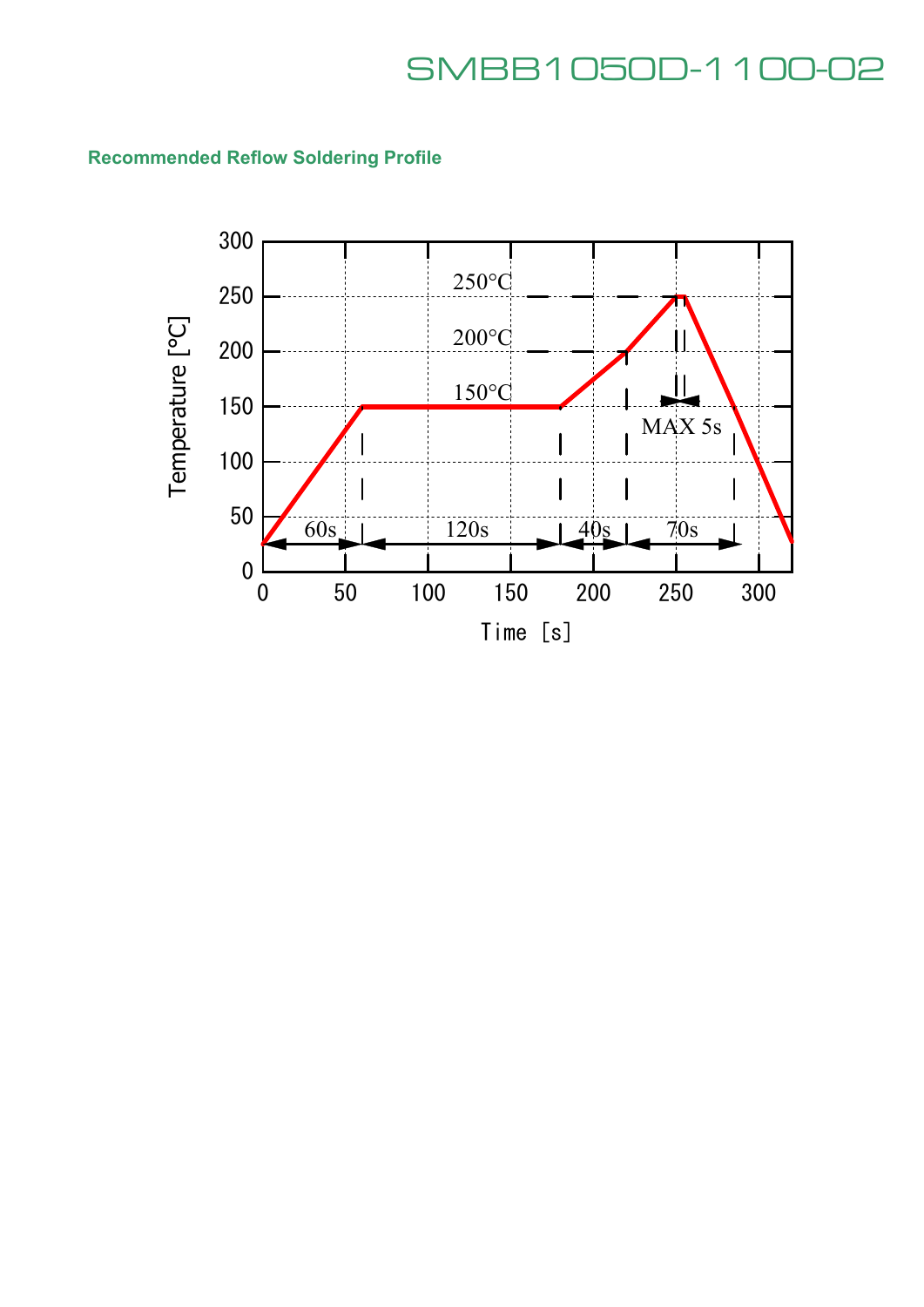### **Wrapping**

Moisture barrier bag aluminum laminated film with a desiccant to keep out the moisture absorption during the transportation and storage.

### **SMD LED storage and handling precautions**

### **Storage Conditions before Opening a Moisture-Barrier Aluminum Bag**

- Before opening a moisture-barrier aluminum bag, please store it at <30°C, <60%RH.
- Please note that the maximum shelf life is 12 months under these conditions.

#### **Storage Conditions after Opening a Moisture-Barrier Aluminum Bag**

- After opening a moisture-barrier aluminum bag, store the aluminum bag and silica gel in a desiccator.
- After opening the bag, please solder the LEDs within 72 hours in a room with 5 30°C, <50%RH.
- Please put any unused, remaining LEDs and silica gel back in the same aluminum bag and then vacuum-seal the bag.
- It is recommended to keep the re-sealed bag in a desiccator at <30%RH.
- The 72-hour- long floor life does not include the time while LEDs are stored in the moisture-barrier aluminum bag. However, we strongly recommend to solder the LEDs as soon as possible after opening the aluminum bag.

### **Notes about Re-sealing a Moisture-Barrier Aluminum Bag**

 When vacuum-sealing an opened aluminum bag, if you find the moisture-indicator of the silica gel has changed to pink from blue (indicating a relative humidity of 30 % or more), please do not use the unused LEDs, the aluminum bag, or the silica gel.

### **Notes about Opening a Re-sealed Moisture-Barrier Aluminum Bag**

 When opening a vacuumed and re-sealed aluminum bag in order to use the remaining LEDs stored in the bag, if you find that the moisture-indicator of the silica has changed to pink, please do not use the LEDs.